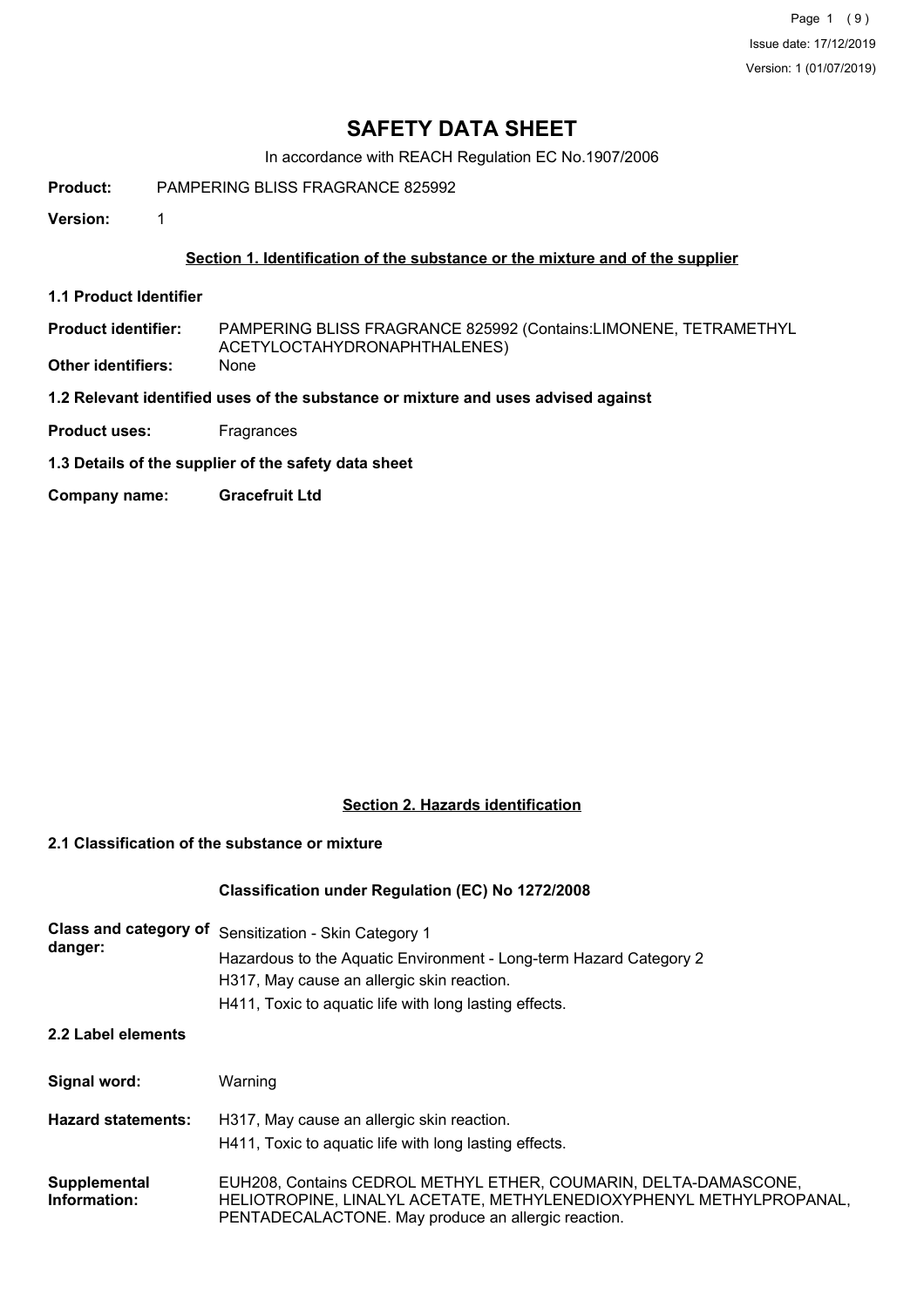Page 2 (9) Issue date: 17/12/2019 Version: 1 (01/07/2019)

# **SAFETY DATA SHEET**

In accordance with REACH Regulation EC No.1907/2006

**Product:** PAMPERING BLISS FRAGRANCE 825992

**Version:** 1

**Precautionary statements:**

P272, Contaminated work clothing should not be allowed out of the workplace. P273, Avoid release to the environment. P280, Wear protective gloves/eye protection/face protection.

P302/352, IF ON SKIN: Wash with plenty of soap and water.

P333/313, If skin irritation or rash occurs: Get medical advice/attention.

P363, Wash contaminated clothing before reuse.

P391, Collect spillage.

P501, Dispose of contents/container to approved disposal site, in accordance with local regulations.



P261, Avoid breathing vapour or dust.

**Other hazards:** Hydrocarbon Concentration %: 4.164%

#### **Section 3. Composition / information on ingredients**

#### **3.2 Mixtures**

**Pictograms:**

#### **Contains:**

| <b>Name</b>                                                                     | <b>CAS</b>                 | EC                                                  | <b>REACH Registration</b><br>No. | $\%$        | <b>Classification for</b><br>(CLP) 1272/2008                            |
|---------------------------------------------------------------------------------|----------------------------|-----------------------------------------------------|----------------------------------|-------------|-------------------------------------------------------------------------|
| <b>IHEXAMETHYLINDANO</b><br><b>IPYRAN</b>                                       | 1222-05-5                  | 214-946-9                                           | 01-2119488227-29-xxxx            | $1 - 5%$    | EH A1-EH C1;H410,-                                                      |
| <b>ETHYL</b><br><b>ITRIMETHYLCYCLOPE</b><br><b>INTENE BUTENOL</b>               | 28219-61-6,<br>106185-75-5 | 248-908-8                                           | 01-2119529224-45-xxxx            | $1 - 5%$    | EDI 2-EH C2;H319-<br>H411.-                                             |
| <b>LIMONENE</b>                                                                 | 5989-27-5                  | 227-813-5                                           |                                  | $1 - 5%$    | FL 3-SCI 2-SS 1B-AH<br>1-EH A1-EH C1;H226-<br>H304-H315-H317-<br>H410.- |
| <b>ITETRAMETHYL</b><br>ACETYLOCTAHYDRON 68155-66-8.<br><b>IAPHTHALENES</b>      | 54464-57-2.<br>68155-67-9  | 259-174-3,<br>268-978-3,<br>268-979-9,<br>915-730-3 | 01-2119489989-04-xxxx            | $1 - 5%$    | SCI 2-SS 1B-EH C1;<br>H315-H317-H410,-                                  |
| $2-T$ -<br><b>IBUTYLCYCLOHEXYLO</b><br>IXYBUTANOL                               | 139504-68-0 412-300-2      |                                                     | 01-0000015959-52-xxxx            | $1 - 5%$    | EDI 2-EH C2:H319-<br>H411.-                                             |
| <b>ITETRAHYDRO-</b><br><b>IMETHYL-</b><br>(METHYLPROPYL)-<br><b>IPYRAN-4-OL</b> | 63500-71-0                 | 405-040-6                                           | 01-0000015458-64-xxxx            | $1 - 5%$    | EDI 2;H319,-                                                            |
| <b>ICEDROL METHYL</b><br><b>ETHER</b>                                           | 19870-74-7                 | 243-384-7                                           |                                  | $0.1 - 1%$  | SS 1B-EH A1-EH C1:<br>H317-H410,-                                       |
| <b>IOXACYCLOHEXADEC</b><br><b>IEN-2-ONE</b>                                     | 34902-57-3.<br>111879-80-2 | 422-320-3                                           | 01-0000016883-62-xxxx            | $0.1 - 1\%$ | EH A1-EH C1;H410,-                                                      |
| <b>IPENTADECALACTONE 106-02-5</b>                                               |                            | 203-354-6                                           | 01-2119987323-31-xxxx            | $0.1 - 1\%$ | SS 1B-EH C2; H317-<br>H411,-                                            |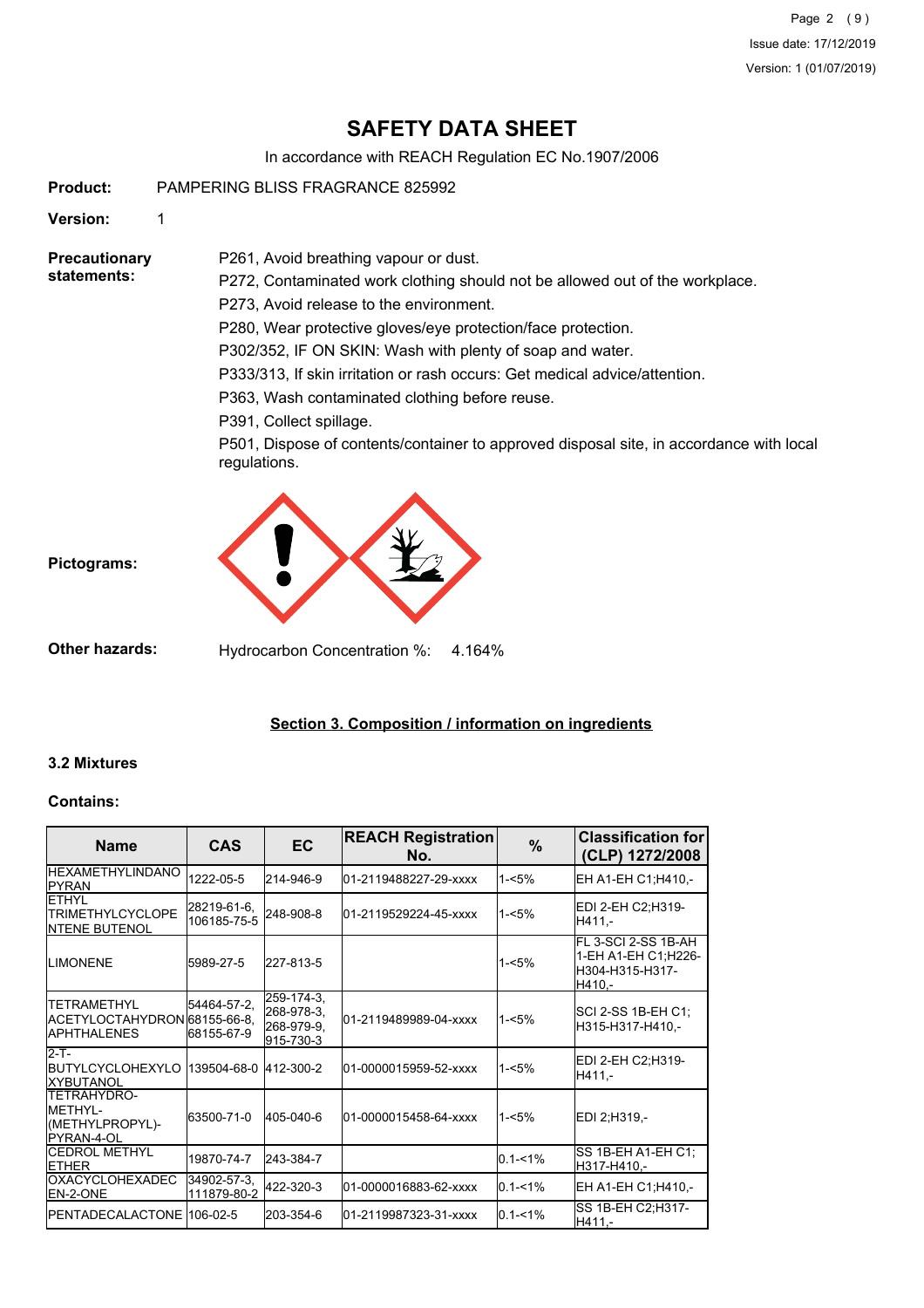Page 3 (9) Issue date: 17/12/2019 Version: 1 (01/07/2019)

# **SAFETY DATA SHEET**

In accordance with REACH Regulation EC No.1907/2006

## **Product:** PAMPERING BLISS FRAGRANCE 825992

### **Version:** 1

| <b>ILINALYL ACETATE</b>                                            | 115-95-7   | 204-116-4 | 01-2119454789-19-xxxx | $0.1 - 1\%$ | <b>ISCI 2-SS 1B:H315-</b><br>IH317.-                           |
|--------------------------------------------------------------------|------------|-----------|-----------------------|-------------|----------------------------------------------------------------|
| <b>HELIOTROPINE</b>                                                | 120-57-0   | 204-409-7 |                       | $0.1 - 1\%$ | <b>SS 1B:H317.-</b>                                            |
| CIS-3-HEXENYL<br><b>ISALICYLATE</b>                                | 65405-77-8 | 265-745-8 | 01-2119900141-60-xxxx | $0.1 - 1\%$ | <b>IEH A1-EH C1:H410.-</b>                                     |
| <b>ICOUMARIN</b>                                                   | 91-64-5    | 202-086-7 |                       | $0.1 - 1\%$ | ATO 4-SS 1B; H302-<br>IH317.-                                  |
| <b>IMETHYLENEDIOXYPH</b><br><b>IENYL</b><br><b>IMETHYLPROPANAL</b> | 1205-17-0  | 214-881-6 | 01-2120740119-58-xxxx | $0.1 - 1\%$ | ISS 1B-REP 2-EH C2:<br>IH317-H361-H411.-                       |
| <b>IALPHA-CEDRENE</b>                                              | 469-61-4   | 207-418-4 |                       | $< 0.1\%$   | IAH 1-EH A1-EH C1:<br>H304-H410.-                              |
| <b>IDELTA-DAMASCONE</b>                                            | 57378-68-4 | 260-709-8 |                       | $< 0.1\%$   | IATO 4-SCI 2-SS 1A-<br>EH A1-EH C1; H302-<br>IH315-H317-H410.- |

### **Substances with Community workplace exposure limits:**

| <b>Name</b>               | CAS     | -0<br>c c | $\mathbf{0}$<br>70 |
|---------------------------|---------|-----------|--------------------|
| <b>IDIETHYL PHTHALATE</b> | 84-66-2 | 201-550-6 | 50-100%            |

## **Substances that are persistent, bioaccumulative and toxic or very persistent and very bioaccumulative, greater than 0.1%:**

Not Applicable

## **Section 4. First-aid measures**

### **4.1 Description of first aid measures**

IF ON SKIN: Wash with plenty of soap and water.

## **4.2 Most important symptoms and effects, both acute and delayed**

May cause an allergic skin reaction.

#### **4.3 Indication of any immediate medical attention and special treatment needed**

None expected, see Section 4.1 for further information.

## **SECTION 5: Firefighting measures**

## **5.1 Extinguishing media**

Suitable media: Carbon dioxide, Dry chemical, Foam.

## **5.2 Special hazards arising from the substance or mixture**

In case of fire, may be liberated: Carbon monoxide, Unidentified organic compounds.

## **5.3 Advice for fire fighters:**

In case of insufficient ventilation, wear suitable respiratory equipment.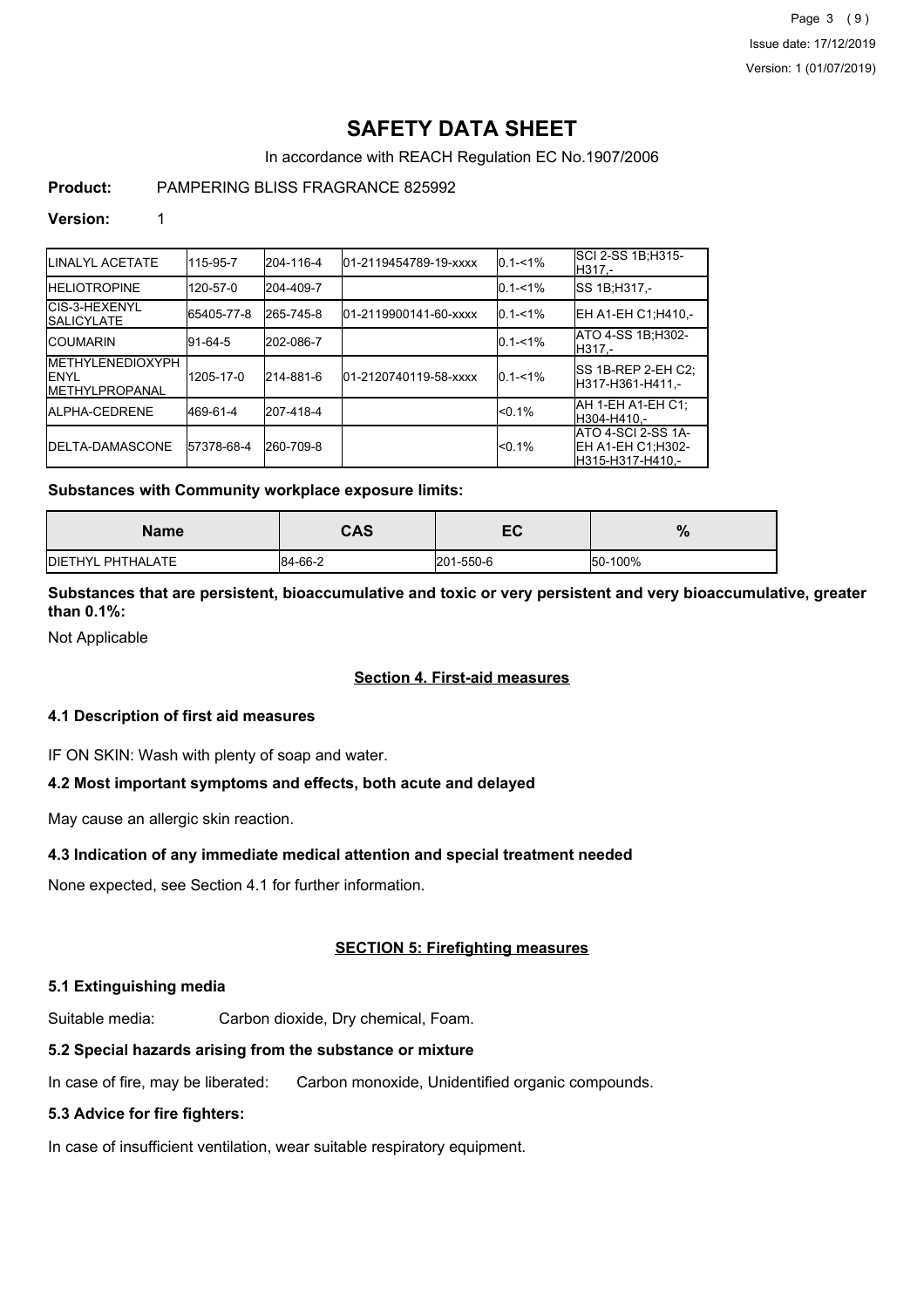Page 4 (9) Issue date: 17/12/2019 Version: 1 (01/07/2019)

## **SAFETY DATA SHEET**

In accordance with REACH Regulation EC No.1907/2006

**Product:** PAMPERING BLISS FRAGRANCE 825992

**Version:** 1

#### **Section 6. Accidental release measures**

#### **6.1 Personal precautions, protective equipment and emergency procedures:**

Avoid inhalation. Avoid contact with skin and eyes. See protective measures under Section 7 and 8.

#### **6.2 Environmental precautions:**

Keep away from drains, surface and ground water, and soil.

#### **6.3 Methods and material for containment and cleaning up:**

Remove ignition sources. Provide adequate ventilation. Avoid excessive inhalation of vapours. Contain spillage immediately by use of sand or inert powder. Dispose of according to local regulations.

#### **6.4 Reference to other sections:**

Also refer to sections 8 and 13.

## **Section 7. Handling and storage**

#### **7.1 Precautions for safe handling:**

Keep away from heat, sparks, open flames and hot surfaces. - No smoking. Use personal protective equipment as required. Use in accordance with good manufacturing and industrial hygiene practices. Use in areas with adequate ventilation Do not eat, drink or smoke when using this product.

#### **7.2 Conditions for safe storage, including any incompatibilities:**

Store in a well-ventilated place. Keep container tightly closed. Keep cool. Ground/bond container and receiving equipment. Use explosion-proof electrical, ventilating and lighting equipment. Use only non-sparking tools. Take precautionary measures against static discharge.

#### **7.3 Specific end use(s):**

Fragrances: Use in accordance with good manufacturing and industrial hygiene practices.

#### **Section 8. Exposure controls/personal protection**

#### **8.1 Control parameters**

Workplace exposure limits:

| Ingredient               | <b>CAS</b> | EC                | <b>Description</b>                                   | Value |
|--------------------------|------------|-------------------|------------------------------------------------------|-------|
|                          | 84-66-2    | $ 201 - 550 - 6 $ | Long-term exposure limit (8-hour<br>TWA) (mg/m3)     |       |
| <b>DIETHYL PHTHALATE</b> |            |                   | Short-term exposure limit (15-<br>$ minute)$ (mg/m3) | 10    |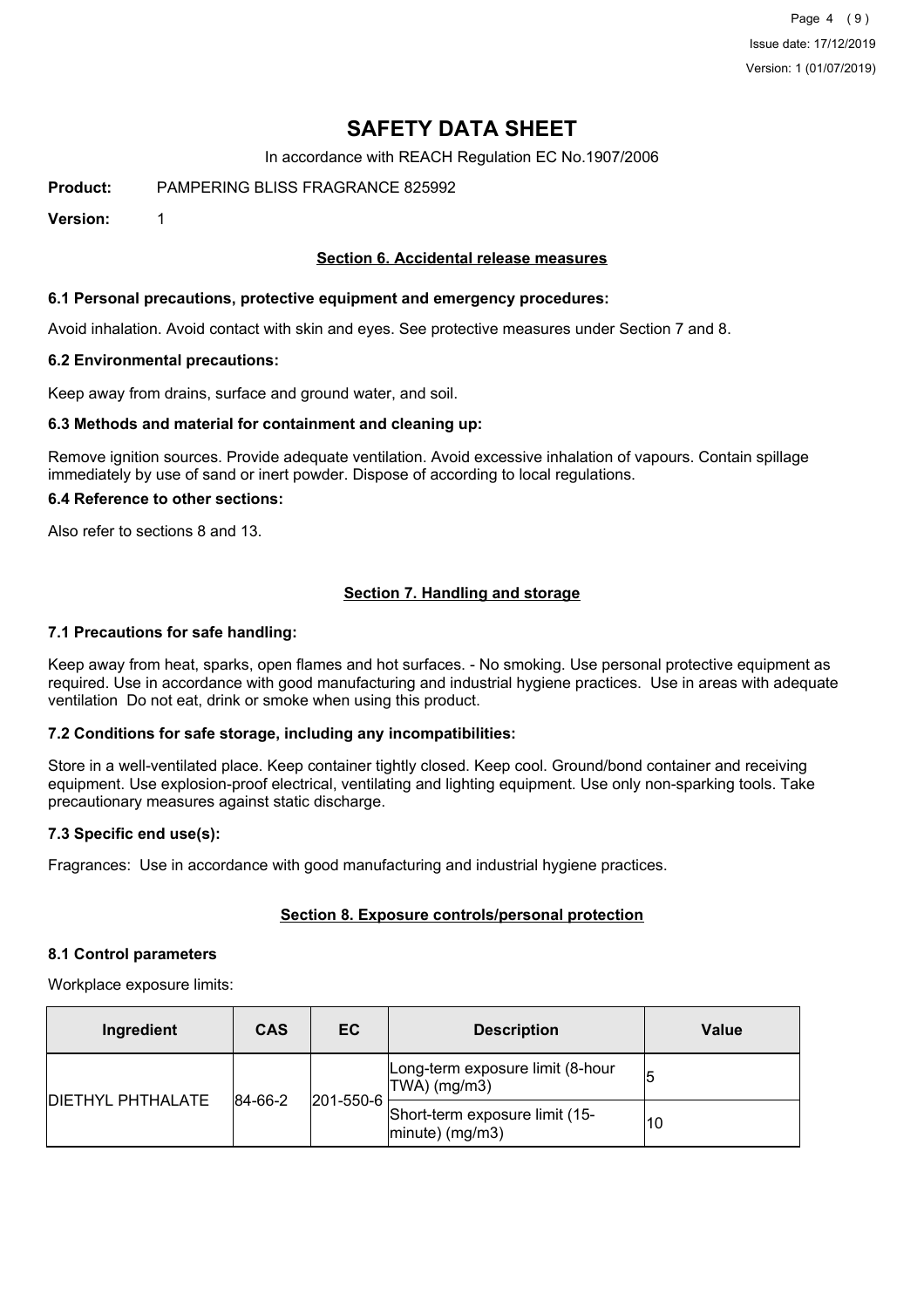Page 5 (9) Issue date: 17/12/2019 Version: 1 (01/07/2019)

# **SAFETY DATA SHEET**

In accordance with REACH Regulation EC No.1907/2006

**Product:** PAMPERING BLISS FRAGRANCE 825992

**Version:** 1

#### **8.2 Exposure Controls**

#### **Eye / Skin Protection**

Wear protective gloves/eye protection/face protection

#### **Respiratory Protection**

Ensure adequate and ongoing ventilation is maintained in order to prevent build up of excessive vapour and to ensure occupational exposure limits are adhered to. If appropriate, and depending on your patterns and volumes of use, the following engineering controls may be required as additional protective measures: a) Isolate mixing rooms and other areas where this material is used or openly handled. Maintain these areas under negative air pressure relative to the rest of the plant. b) Employ the use of Personal protective equipment - an approved, properly fitted respirator with organic vapour cartridges or canisters and particulate filters. c) Use local exhaust ventilation around open tanks and other open sources of potential exposures in order to avoid excessive inhalation, including places where this material is openly weighed or measured. In addition, use general dilution ventilation of the work area to eliminate or reduce possible worker exposures. d) Use closed systems for transferring and processing this material.

Also refer to Sections 2 and 7.

#### **Section 9. Physical and chemical properties**

#### **9.1 Information on basic physical and chemical properties**

| Appearance:                                   | Clear colourless to pale yellow liquid       |
|-----------------------------------------------|----------------------------------------------|
| Odour:                                        | Not determined                               |
| <b>Odour threshold:</b>                       | Not determined                               |
| pH:                                           | Not determined                               |
| Melting point / freezing point:               | Not determined                               |
| Initial boiling point / range:                | Not determined                               |
| <b>Flash point:</b>                           | 92 °C                                        |
| <b>Evaporation rate:</b>                      | Not determined                               |
| Flammability (solid, gas):                    | Not determined                               |
| Upper/lower flammability or explosive limits: | Product does not present an explosion hazard |
| Vapour pressure:                              | 0.06870505 mmHg                              |
| <b>Vapour density:</b>                        | Not determined                               |
| <b>Relative density:</b>                      | 1.0610 - 1.0650                              |
| Solubility(ies):                              | Not determined                               |
| Partition coefficient: n-octanol/water:       | Not determined                               |
| Auto-ignition temperature:                    | Not determined                               |
| <b>Decomposition temperature:</b>             | Not determined                               |
| <b>Viscosity:</b>                             | Not determined                               |
| <b>Explosive properties:</b>                  | Not expected                                 |
| <b>Oxidising properties:</b>                  | Not expected                                 |
|                                               |                                              |

**9.2 Other information:** None available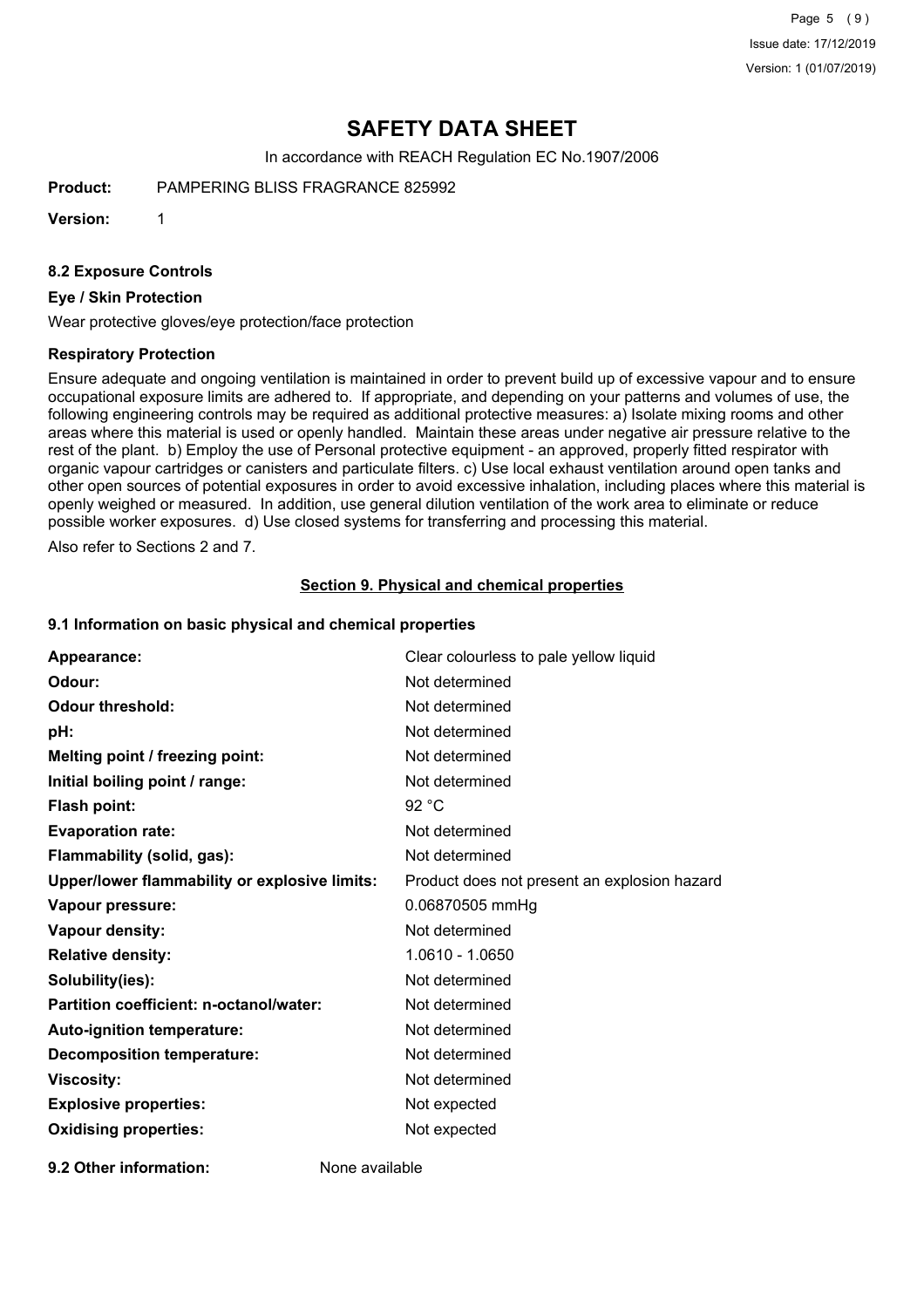Page 6 (9) Issue date: 17/12/2019 Version: 1 (01/07/2019)

# **SAFETY DATA SHEET**

In accordance with REACH Regulation EC No.1907/2006

**Product:** PAMPERING BLISS FRAGRANCE 825992

**Version:** 1

## **Section 10. Stability and reactivity**

#### **10.1 Reactivity:**

Presents no significant reactivity hazard, by itself or in contact with water.

#### **10.2 Chemical stability:**

Good stability under normal storage conditions.

#### **10.3 Possibility of hazardous reactions:**

Not expected under normal conditions of use.

#### **10.4 Conditions to avoid:**

Avoid extreme heat.

## **10.5 Incompatible materials:**

Avoid contact with strong acids, alkalis or oxidising agents.

### **10.6 Hazardous decomposition products:**

Not expected.

## **Section 11. Toxicological information**

#### **11.1 Information on toxicological effects**

This mixture has not been tested as a whole for health effects. The health effects have been calculated using the methods outlined in Regulation (EC) No 1272/2008 (CLP).

| <b>Acute Toxicity:</b>                    | Based on available data the classification criteria are not met. |
|-------------------------------------------|------------------------------------------------------------------|
| <b>Acute Toxicity Oral</b>                | Not Applicable                                                   |
| <b>Acute Toxicity Dermal</b>              | Not Applicable                                                   |
| <b>Acute Toxicity Inhalation</b>          | Not Available                                                    |
| <b>Skin corrosion/irritation:</b>         | Based on available data the classification criteria are not met. |
| Serious eye damage/irritation:            | Based on available data the classification criteria are not met. |
| <b>Respiratory or skin sensitisation:</b> | Sensitization - Skin Category 1                                  |
| Germ cell mutagenicity:                   | Based on available data the classification criteria are not met. |
| Carcinogenicity:                          | Based on available data the classification criteria are not met. |
| <b>Reproductive toxicity:</b>             | Based on available data the classification criteria are not met. |
| <b>STOT-single exposure:</b>              | Based on available data the classification criteria are not met. |
| <b>STOT-repeated exposure:</b>            | Based on available data the classification criteria are not met. |
| <b>Aspiration hazard:</b>                 | Based on available data the classification criteria are not met. |

#### **Information about hazardous ingredients in the mixture**

Not Applicable

Refer to Sections 2 and 3 for additional information.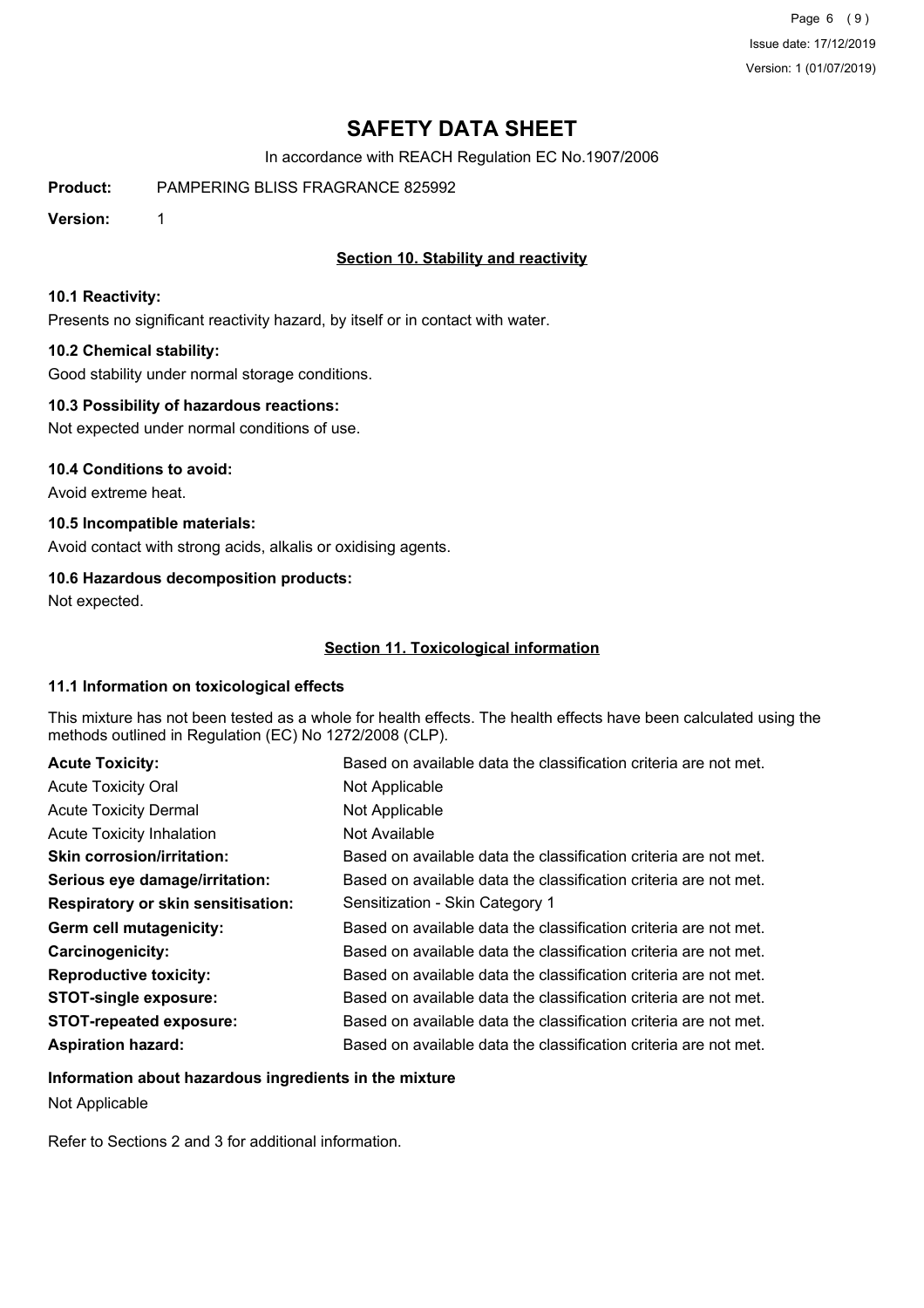Page 7 (9) Issue date: 17/12/2019 Version: 1 (01/07/2019)

# **SAFETY DATA SHEET**

In accordance with REACH Regulation EC No.1907/2006

**Product:** PAMPERING BLISS FRAGRANCE 825992

**Version:** 1

## **Section 12. Ecological information**

#### **12.1 Toxicity:**

Toxic to aquatic life with long lasting effects.

**12.2 Persistence and degradability:** Not available

**12.3 Bioaccumulative potential:** Not available

**12.4 Mobility in soil:** Not available

#### **12.5 Results of PBT and vPvB assessment:**

This substance does not meet the PBT/vPvB criteria of REACH, annex XIII.

**12.6 Other adverse effects:** Not available

### **Section 13. Disposal considerations**

#### **13.1 Waste treatment methods:**

Dispose of in accordance with local regulations. Avoid disposing into drainage systems and into the environment. Empty containers should be taken to an approved waste handling site for recycling or disposal.

#### **Section 14. Transport information**

| 14.1 UN number:                                                               | UN3082                                                                                   |  |
|-------------------------------------------------------------------------------|------------------------------------------------------------------------------------------|--|
| 14.2 UN Proper Shipping Name:                                                 | ENVIRONMENTALLY HAZARDOUS SUBSTANCE, LIQUID, N.O.S.<br>(HEXAMETHYLINDANOPYRAN, LIMONENE) |  |
| 14.3 Transport hazard class(es):                                              | 9                                                                                        |  |
| <b>Sub Risk:</b>                                                              |                                                                                          |  |
| 14.4. Packing Group:                                                          | Ш                                                                                        |  |
| <b>14.5 Environmental hazards:</b>                                            | This is an environmentally hazardous substance.                                          |  |
| 14.6 Special precautions for user:                                            | None additional                                                                          |  |
| 14.7 Transport in bulk according to Annex II of MARPOL73/78 and the IBC Code: |                                                                                          |  |

Not applicable

## **Section 15. Regulatory information**

## **15.1 Safety, health and environmental regulations/legislation specific for the substance or mixture** None additional

#### **15.2 Chemical Safety Assessment**

A Chemical Safety Assessment has not been carried out for this product.

#### **Section 16. Other information**

| <b>Concentration % Limits:</b>  | EH C2=18.15% EH C3=1.81% SS 1=26.04% |
|---------------------------------|--------------------------------------|
| <b>Total Fractional Values:</b> | EH C2=5.51 EH C3=55.10 SS 1=3.84     |
| Key to revisions:               |                                      |

Not applicable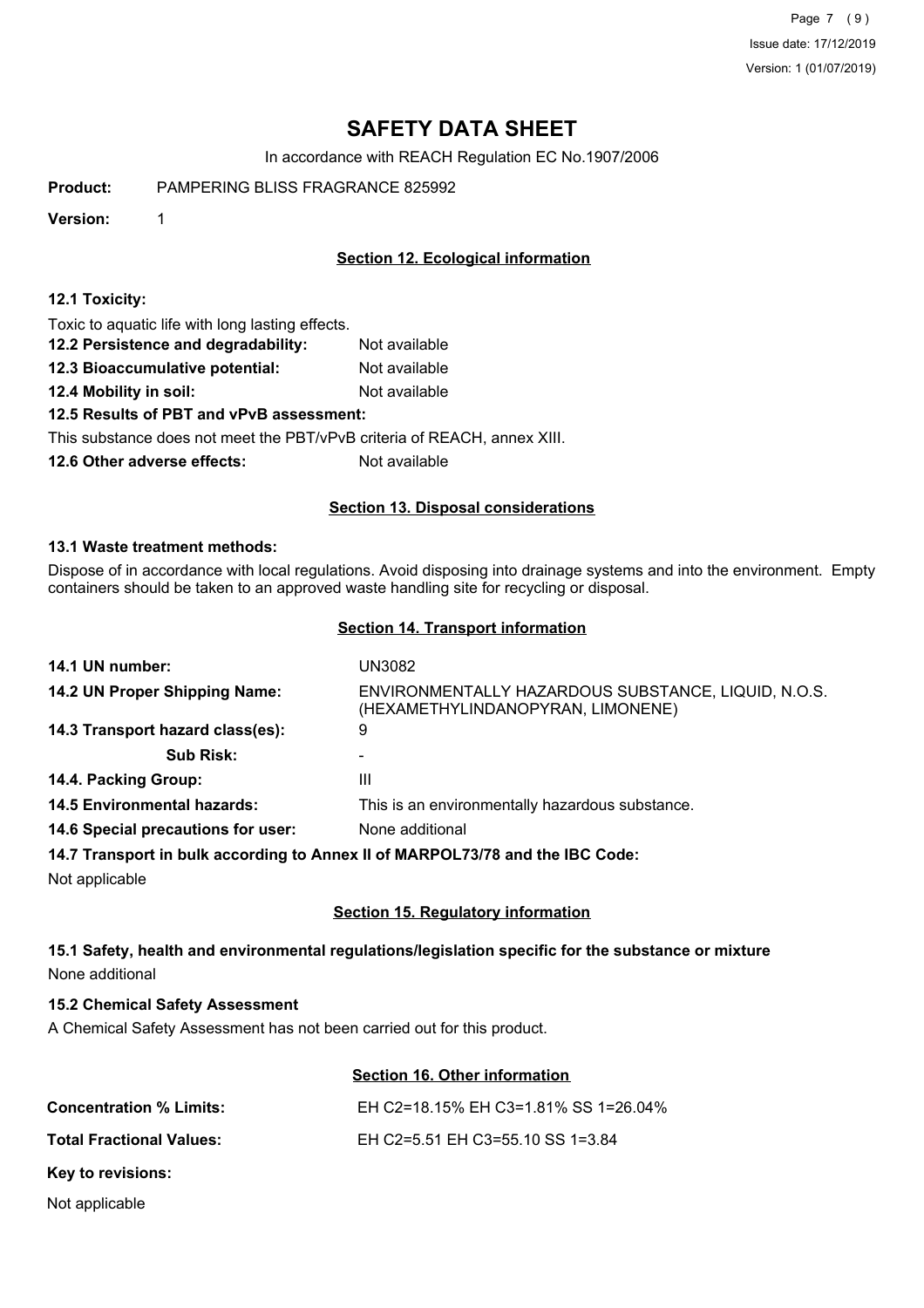Page 8 (9) Issue date: 17/12/2019 Version: 1 (01/07/2019)

# **SAFETY DATA SHEET**

In accordance with REACH Regulation EC No.1907/2006

**Product:** PAMPERING BLISS FRAGRANCE 825992

**Version:** 1

## **Key to abbreviations:**

| <b>Abbreviation</b> | <b>Meaning</b>                                                                                                                      |
|---------------------|-------------------------------------------------------------------------------------------------------------------------------------|
| AH <sub>1</sub>     | <b>Aspiration Hazard Category 1</b>                                                                                                 |
| ATO 4               | Acute Toxicity - Oral Category 4                                                                                                    |
| EDI <sub>2</sub>    | Eye Damage / Irritation Category 2                                                                                                  |
| EH A1               | Hazardous to the Aquatic Environment - Acute Hazard Category 1                                                                      |
| EH C1               | Hazardous to the Aquatic Environment - Long-term Hazard Category 1                                                                  |
| EH C <sub>2</sub>   | Hazardous to the Aquatic Environment - Long-term Hazard Category 2                                                                  |
| FL <sub>3</sub>     | Flammable Liquid, Hazard Category 3                                                                                                 |
| H226                | Flammable liquid and vapour.                                                                                                        |
| H302                | Harmful if swallowed.                                                                                                               |
| H304                | May be fatal if swallowed and enters airways.                                                                                       |
| H315                | Causes skin irritation.                                                                                                             |
| H317                | May cause an allergic skin reaction.                                                                                                |
| H319                | Causes serious eye irritation.                                                                                                      |
| H361                | Suspected of damaging fertility or the unborn child.                                                                                |
| H410                | Very toxic to aquatic life with long lasting effects.                                                                               |
| H411                | Toxic to aquatic life with long lasting effects.                                                                                    |
| P202                | Do not handle until all safety precautions have been read and understood.                                                           |
| P210                | Keep away from heat, sparks, open flames and hot surfaces. - No smoking.                                                            |
| P233                | Keep container tightly closed.                                                                                                      |
| P240                | Ground/bond container and receiving equipment.                                                                                      |
| P241                | Use explosion-proof electrical, ventilating and lighting equipment.                                                                 |
| P242                | Use only non-sparking tools.                                                                                                        |
| P243                | Take precautionary measures against static discharge.                                                                               |
| P261                | Avoid breathing vapour or dust.                                                                                                     |
| P264                | Wash hands and other contacted skin thoroughly after handling.                                                                      |
| P270                | Do not eat, drink or smoke when using this product.                                                                                 |
| P272                | Contaminated work clothing should not be allowed out of the workplace.                                                              |
| P273                | Avoid release to the environment.                                                                                                   |
| P <sub>280</sub>    | Wear protective gloves/eye protection/face protection.                                                                              |
| P301/310            | IF SWALLOWED: Immediately call a POISON CENTER or doctor/physician.                                                                 |
| P301/312            | IF SWALLOWED: call a POISON CENTER or doctor/physician if you feel unwell.                                                          |
| P302/352            | IF ON SKIN: Wash with plenty of soap and water.                                                                                     |
| P303/361/353        | IF ON SKIN (or hair): Remove/take off immediately all contaminated clothing. Rinse skin with water/shower.                          |
| P305/351/338        | IF IN EYES: Rinse cautiously with water for several minutes. Remove contact lenses, if present and easy to<br>do. Continue rinsing. |
| P308/313            | IF exposed or concerned: Get medical advice/attention.                                                                              |
| P330                | Rinse mouth.                                                                                                                        |
| P331                | Do not induce vomiting.                                                                                                             |
| P333/313            | If skin irritation or rash occurs: Get medical advice/attention.                                                                    |
| P337/313            | If eye irritation persists: Get medical advice/attention.                                                                           |